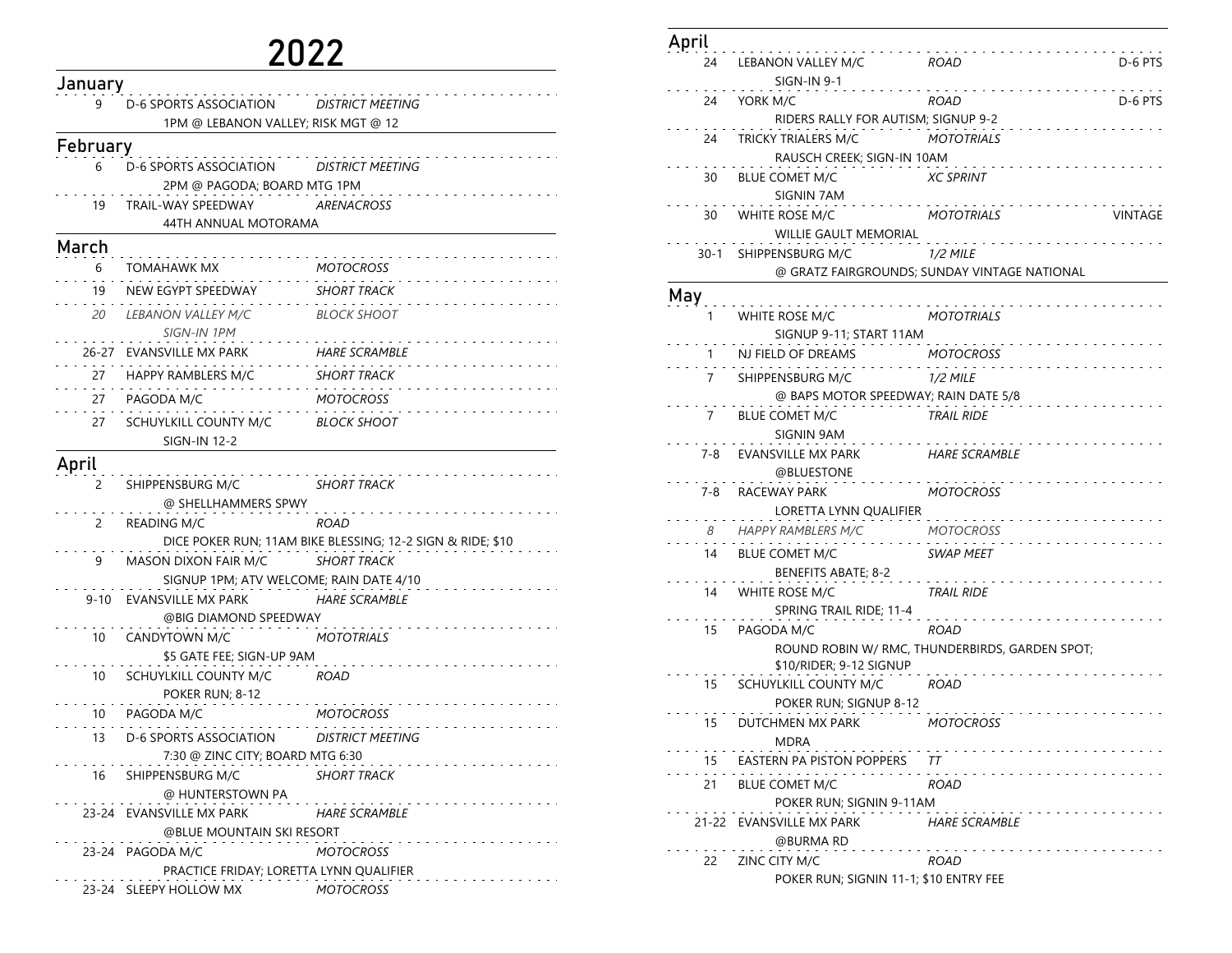| May   |                                                   |                                                                                   |
|-------|---------------------------------------------------|-----------------------------------------------------------------------------------|
| 22    | TWIN ROSE LADY RIDERS                             | ROAD                                                                              |
|       | RIDE FOR HOPE CHARITY RIDE; 10-1:30               |                                                                                   |
| 22    | HAPPY RAMBLERS M/C                                | <b>SHORT TRACK</b>                                                                |
|       | 26-27 SLEEPY HOLLOW MX<br><b>MORA SERIES</b>      | <b>MOTOCROSS</b>                                                                  |
| 28    | <b>BLUE COMET M/C</b>                             | <b>ROAD</b>                                                                       |
|       | MEET @ HAMBURG CABELAS; SIGNIN 9-11:30            |                                                                                   |
| 30    | LEBANON VALLEY M/C<br>$9 - 1$                     | <b>ROAD</b><br>D6 PTS                                                             |
| June  |                                                   |                                                                                   |
| 4     | <b>GARDEN SPOT M/C</b><br>SIGNUP 9-12; \$10/RIDER | ROAD                                                                              |
| 4-5   | GREEN MARBLE ENDURO RIDERS HARE SCRAMBLE          | <b>NO PTS</b>                                                                     |
|       |                                                   | BROKEN ANVIL @MX23 UNLEASHED PA; YOUTH SAT, ADULT SUN                             |
| 5.    | PAGODA M/C                                        | <b>MOTOCROSS</b>                                                                  |
| 8     | <b>D-6 SPORTS ASSOCIATION</b>                     | <b>DISTRICT MEETING</b>                                                           |
|       | 7:30 @ BLUE COMET; BOARD MTG 6:30                 |                                                                                   |
|       | 11-12 EVANSVILLE MX PARK<br>@EVERGREEN            | <b>HARE SCRAMBLE</b>                                                              |
| 12    | <b>BUSHKILL VALLEY M/C</b>                        | <b>PRO</b><br>HILL CLIMB<br>FREEMANSBURG W/ BIKE SHOW; GATES OPEN 9AM; 12PM START |
| 12    | <b>EASTERN PA PISTON POPPERS</b>                  | TΤ                                                                                |
| 12    | SCHUYLKILL COUNTY M/C<br>POKER RUN; 8-12          | ROAD                                                                              |
| 12    | <b>GENTLEMEN M/C</b><br><b>CHARITY DICE RUN</b>   | ROAD                                                                              |
| 18-19 | READING OFF ROAD RIDERS                           | <b>HARE SCRAMBLE</b><br>NO PTS                                                    |
| 19    | PAGODA M/C<br>MORA SERIES                         | <b>MOTOCROSS</b>                                                                  |
| 19    | LEBANON VALLEY M/C<br>POKER RUN; 9-1              | D6 PTS<br>ROAD                                                                    |
| 25    | SHIPPENSBURG M/C<br>@ BLOOMSBURG FAIRGROUNDS      | <b>SHORT TRACK</b>                                                                |
| 25    | READING M/C                                       | <b>NO PTS</b><br>ROAD                                                             |
|       |                                                   | BOBBY EVANS TRIBUTE CARNIVAL RUN; SIGNIN 12-2; \$10                               |
| 25-26 | SLEEPY HOLLOW MX                                  | MOTOCROSS                                                                         |
|       | QUADS; SAT PRACTICE BIKE & QUAD                   |                                                                                   |
| 26    | <b>DOUBLIN GAP MX</b>                             | MOTOCROSS                                                                         |
| July  |                                                   |                                                                                   |
| 3     | EASTERN PA PISTON POPPERS                         | TТ                                                                                |
| 3     | PAGODA M/C                                        | <b>MOTOCROSS</b>                                                                  |
| 3-4   | READING OFF ROAD RIDERS                           |                                                                                   |
|       | <b>TOUGH LIKE RORR</b>                            | <i><b>EXTREME OFFROAD</b></i>                                                     |

| July     |                                                 |                                                         |
|----------|-------------------------------------------------|---------------------------------------------------------|
| 8-10     | <b>FREEDOM RIDERS</b>                           | ROAD                                                    |
|          | GYPSY TOUR CAMP OUT TO ATHENS NY; \$25          |                                                         |
| $9 - 10$ | EVANSVILLE MX PARK<br>@LOCUST GAP               | <b>HARE SCRAMBLE</b>                                    |
| 10       | SCHUYLKILL COUNTY M/C                           | ROAD                                                    |
|          | POKER RUN; 8-12                                 |                                                         |
| 10       | RACEWAY PARK                                    | MOTOCROSS                                               |
| 16       | D7 DIRT TRACK                                   | <b>SHORT TRACK</b>                                      |
|          |                                                 | @ WASHINGTON COUNTY MD FAIRGROUNDS; SIGNUP 3-5          |
| 16       | SHIPPENSBURG M/C                                | ROAD                                                    |
|          | <b>BRANDON HARDY MEMORIAL RIDE</b>              |                                                         |
| 17       | LEBANON VALLEY M/C                              | ROAD                                                    |
|          | CARNIVAL RUN; 9-1                               |                                                         |
| 17       | YORK M/C                                        | <b>ROAD</b><br>D6 PTS                                   |
|          |                                                 | MARGARET E MOUL HOME CHARITY RIDE; SIGNUP 9-2           |
|          | 23-24 EVANSVILLE MX PARK                        | <b>HARE SCRAMBLE</b>                                    |
|          | @COYOTE RUN                                     |                                                         |
| 24       | ZINC CITY M/C                                   | ROAD                                                    |
|          | CARNIVAL RUN; SIGN-IN 11-1; \$10 ENTRY          |                                                         |
| 24       | DUTCHMEN MX PARK                                | <b>MOTOCROSS</b>                                        |
|          | D6 HENRIETTA SERIES                             |                                                         |
| 30       | <b>BALTIMORE COUNTY TRAIL RIDER SHORT TRACK</b> |                                                         |
|          | @ TIMONIUM FAIRGROUNDS                          |                                                         |
| 30-31    | TRICKY TRIALERS M/C                             | MOTOTRIALS                                              |
|          | MARYSVILLE PA; SIGN-IN 10AM                     |                                                         |
| August   | .                                               |                                                         |
| 5        | <b>BLUE COMET M/C</b>                           | <b>CAR SHOW</b>                                         |
|          | SIGNIN 3-5 PM                                   |                                                         |
| 6        | BALTIMORE COUNTY TRAIL RIDER SHORT TRACK        |                                                         |
|          | @ TIMONIUM FAIRGROUNDS                          |                                                         |
| 6        | PAGODA M/C                                      | <b>MOTOCROSS</b>                                        |
| 6-7      | EVANSVILLE MX PARK                              | <b>HARE SCRAMBLE</b>                                    |
|          | @MOUNTAIN VIEW                                  |                                                         |
| 7        | <b>GREEN MARBLE ENDURO RIDERS ENDURO</b>        |                                                         |
|          | THREE SPRINGS PA FIRE HALL                      |                                                         |
| 7        | .<br>SLEEPY HOLLOW MX                           | the second contract of the second<br>MOTOCROSS          |
|          | D-2 SERIES                                      |                                                         |
| 7        | ZINC CITY M/C                                   | <b>BIKE SHOW</b>                                        |
|          |                                                 | CAR & BIKE SHOW; SIGN IN 9-12; TROPHIES @ 2; ENTRY \$10 |
| 10       | D-6 SPORTS ASSOCIATION                          | DISTRICT MEETING                                        |
|          | 7:30 @ PISTON POPPERS; BOARD MTG 6:30           |                                                         |
| 13       | BALTIMORE COUNTY TRAIL RIDER SHORT TRACK        |                                                         |
|          | @ TIMONIUM FAIRGROUNDS                          |                                                         |
|          |                                                 |                                                         |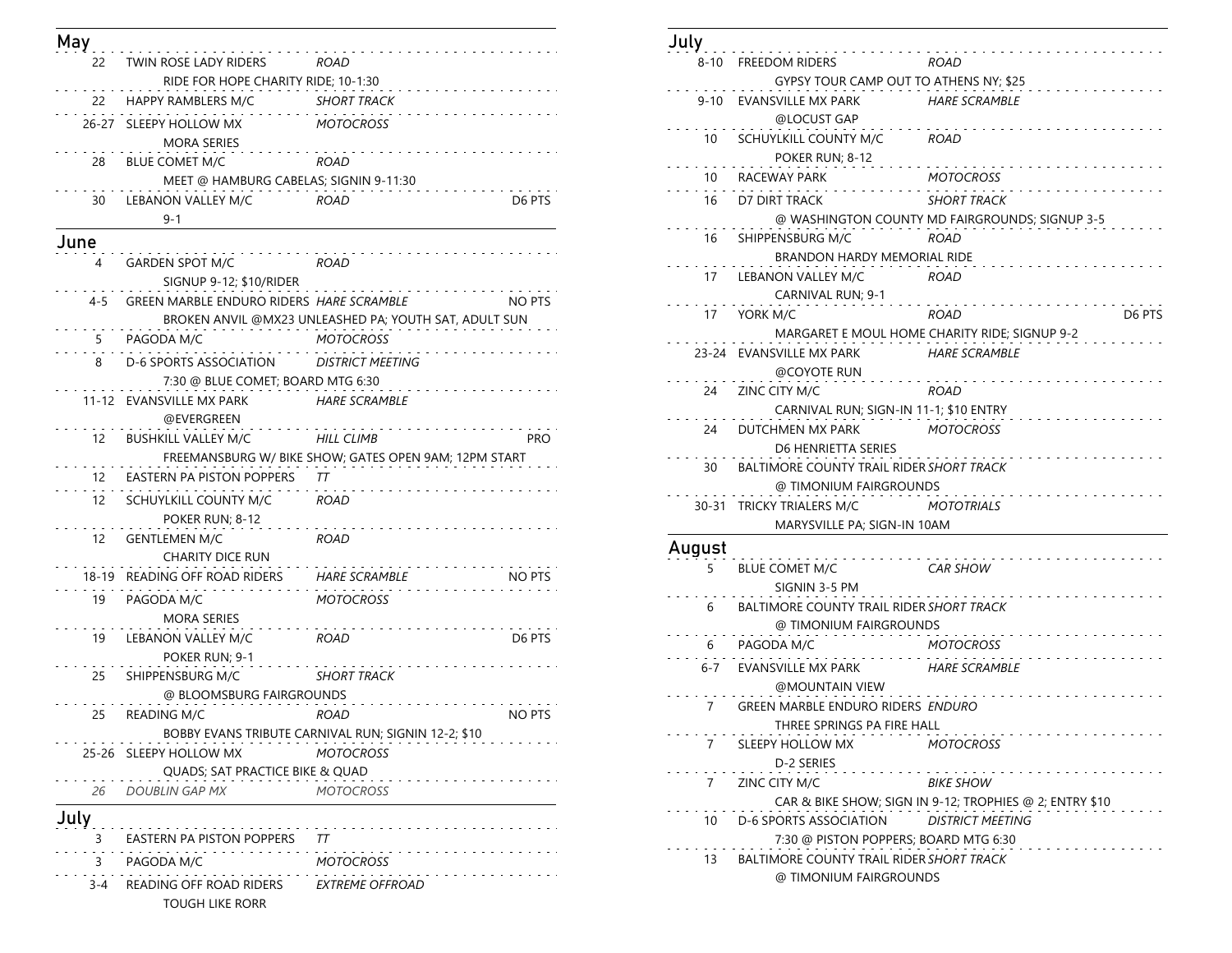| August    |                                                |                                                            |               |
|-----------|------------------------------------------------|------------------------------------------------------------|---------------|
| 14        | SCHUYLKILL COUNTY M/C                          | ROAD                                                       |               |
|           | CARNIVAL RUN; SIGNUP 8-12                      |                                                            |               |
| 20-21     | EVANSVILLE MX PARK                             | <b>HARE SCRAMBLE</b>                                       |               |
|           | @DUTCHMEN MX                                   |                                                            |               |
| 21        | ROCKET RACEWAY                                 | <b>MOTOCROSS</b>                                           |               |
| 21        | LEBANON VALLEY M/C                             | ROAD                                                       | D6 PTS        |
|           | 9-1                                            |                                                            |               |
| 21        | <b>GENTLEMEN M/C</b>                           | ROAD                                                       |               |
|           | CARNIVAL RUN                                   |                                                            |               |
|           | 26-27 BACK MOUNTAIN ENDURO RIDER HARE SCRAMBLE |                                                            |               |
|           | @ PLYMOUTH TOPSOIL FARM                        |                                                            |               |
| 27        | ZINC CITY M/C                                  | <b>ROAD</b>                                                |               |
|           | \$25 DAY-OF; RAIN DATE 8/28                    | POKER RUN; 11-1; RODEO @ 1PM; PIG ROAST @ 4; \$20 ADVANCE, |               |
|           | 27-28 EVANSVILLE MX PARK                       | <b>HARE SCRAMBLE</b>                                       |               |
|           | @BACK MOUNTAIN                                 |                                                            |               |
| 28        | SHIPPENSBURG M/C                               | <b>SHORT TRACK</b>                                         |               |
|           | @ HUNTERSTOWN PA                               |                                                            |               |
| 28        | <b>DOUBLIN GAP MX</b>                          | <b>MOTOCROSS</b>                                           |               |
| September |                                                |                                                            |               |
| 4         | PAGODA M/C                                     | <b>MOTOCROSS</b>                                           |               |
| 5.        | SCHUYLKILL COUNTY M/C                          | ROAD                                                       |               |
|           | POKER RUN 8-12/FIELD MEET 12-3                 |                                                            |               |
| $9 - 11$  | <b>FREEDOM RIDERS</b>                          | <b>BIKE SHOW</b>                                           | <b>NO PTS</b> |
|           | BIKE SHOW & CAMPOUT; @ CLUBHOUSE               |                                                            |               |
| 10        | <b>BLUE COMET M/C</b>                          | <b>BIKE SHOW</b>                                           |               |
|           | LANSDALE BIKE NIGHT; 5-11                      |                                                            |               |
| 10        | <b>READING M/C</b>                             | ROAD                                                       | NO PTS        |
|           | YAHTZEE RUN; SIGNIN 10-2; \$10                 |                                                            |               |
|           | 10-11 EASTERN PA PISTON POPPERS                | TТ                                                         |               |
|           |                                                | 10TH ANNUAL OVER-THE-HUMP; CAMPING ALLOWED                 |               |
|           | 10-11 R&TM/C                                   | <b>OFF ROAD</b>                                            |               |
|           | <b>FOUNDATION</b>                              | CHARITY TRAIL RIDE BENEFITTING PEDIATRIC BRAIN TUMOR       |               |
| 14        | D-6 SPORTS ASSOCIATION DISTRICT MEETING        |                                                            |               |
|           | 7:30 @ SCHUYLKILL M/C; BOARD MTG 6:30          |                                                            |               |
|           | 17-18 SLEEPY HOLLOW MX                         | <b>MOTOCROSS</b>                                           |               |
| 17-18     | EVANSVILLE MX PARK                             | <b>HARE SCRAMBLE</b>                                       |               |
|           | @ BIG DIAMOND SPEEDWAY                         |                                                            |               |
| 18        | <b>BUSHKILL VALLEY M/C</b>                     | <b>HILL CLIMB</b>                                          | <b>PRO</b>    |
|           |                                                | FREEMANSBURG W/ BIKE SHOW; GATES OPEN 9AM; 12PM START      |               |
| 18        | LEBANON VALLEY M/C                             | ROAD                                                       | D6 PTS        |

| September |                                                     |                                                 |
|-----------|-----------------------------------------------------|-------------------------------------------------|
|           | 24-25 SLEEPY HOLLOW MX<br>D6 QUAD SERIES            | MOTOCROSS                                       |
| 25        | HAPPY RAMBLERS M/C                                  | <b>MOTOCROSS</b>                                |
| 25        | EASTERN PA PISTON POPPERS                           | TТ                                              |
|           | 25 ZINC CITY M/C                                    | ROAD                                            |
|           |                                                     | POKER RUN 11-1; PARTY @ 3; ALL-CASH DRAWING @ 5 |
| October   |                                                     |                                                 |
| 1.        | <b>BLUE COMET M/C</b>                               | <b>TRAIL RIDE</b>                               |
|           | SIGNIN 9AM; ENDS 3PM; ENTRY FEE \$25                |                                                 |
| 1         | SHIPPENSBURG M/C                                    | <b>1/2 MILE</b>                                 |
|           | @ LINCOLN SPEEDWAY                                  |                                                 |
| 2         | TWIN ROSE LADY RIDERS                               | ROAD                                            |
|           | RIDE FOR HOPE CHARITY RIDE; 10-1:30                 |                                                 |
| 8-9       | EVANSVILLE MX PARK                                  | HARE SCRAMBLE                                   |
|           | EVANSVILLE IRONMAN                                  |                                                 |
| 8-9       | SHIPPENSBURG M/C                                    | <b>SHORT TRACK</b>                              |
|           | @ SHELLHAMMERS SPEEDWAY                             |                                                 |
| 9         | READING OFF ROAD RIDERS DUAL SPORT                  |                                                 |
| 9         | SCHUYLKILL COUNTY M/C ROAD<br>DICE RUN; SIGNUP 8-12 |                                                 |
| 9.        | PAGODA M/C                                          | <b>MOTOCROSS</b>                                |
| 12        | D-6 SPORTS ASSOCIATION                              | <b>DISTRICT MEETING</b>                         |
|           | 6:30 @ DUTCHMEN; BOARD MTG 6:30                     |                                                 |
| 15        | NEW EGYPT SPEEDWAY                                  | <b>SHORT TRACK</b>                              |
| 15        | WHITE ROSE M/C<br>FALL TRAIL RIDE; 11-4             | <b>TRAIL RIDE</b>                               |
| 15        | <b>BLUE COMET M/C</b>                               | <b>XC SPRINT</b>                                |
|           | SIGNIN 7AM                                          |                                                 |
| 16        | DUTCHMEN MX PARK<br>D6 HENRIETTA SERIES             | <b>MOTOCROSS</b>                                |
| 16        | LEBANON VALLEY M/C<br>9-1                           | D6 PTS<br>ROAD                                  |
| 22        | MASON DIXON FAIR M/C                                | SHORT TRACK                                     |
|           | MASON FARRO MEMORIAL; RAIN DATE 10/23               |                                                 |
| 23        | PAGODA M/C                                          | <b>MOTOCROSS</b>                                |
| 29        | <b>BLUE COMET M/C</b>                               | ROAD                                            |
|           | POKER RUN; SIGNIN 10-11:30                          |                                                 |
| 29        | PAGODA M/C                                          | FLAT TRACK                                      |
| 30        | HAPPY RAMBLERS M/C                                  | TТ                                              |
| 30        | SCHUYLKILL COUNTY M/C<br>SIGNUP 12-2                | BLOCK SHOOT                                     |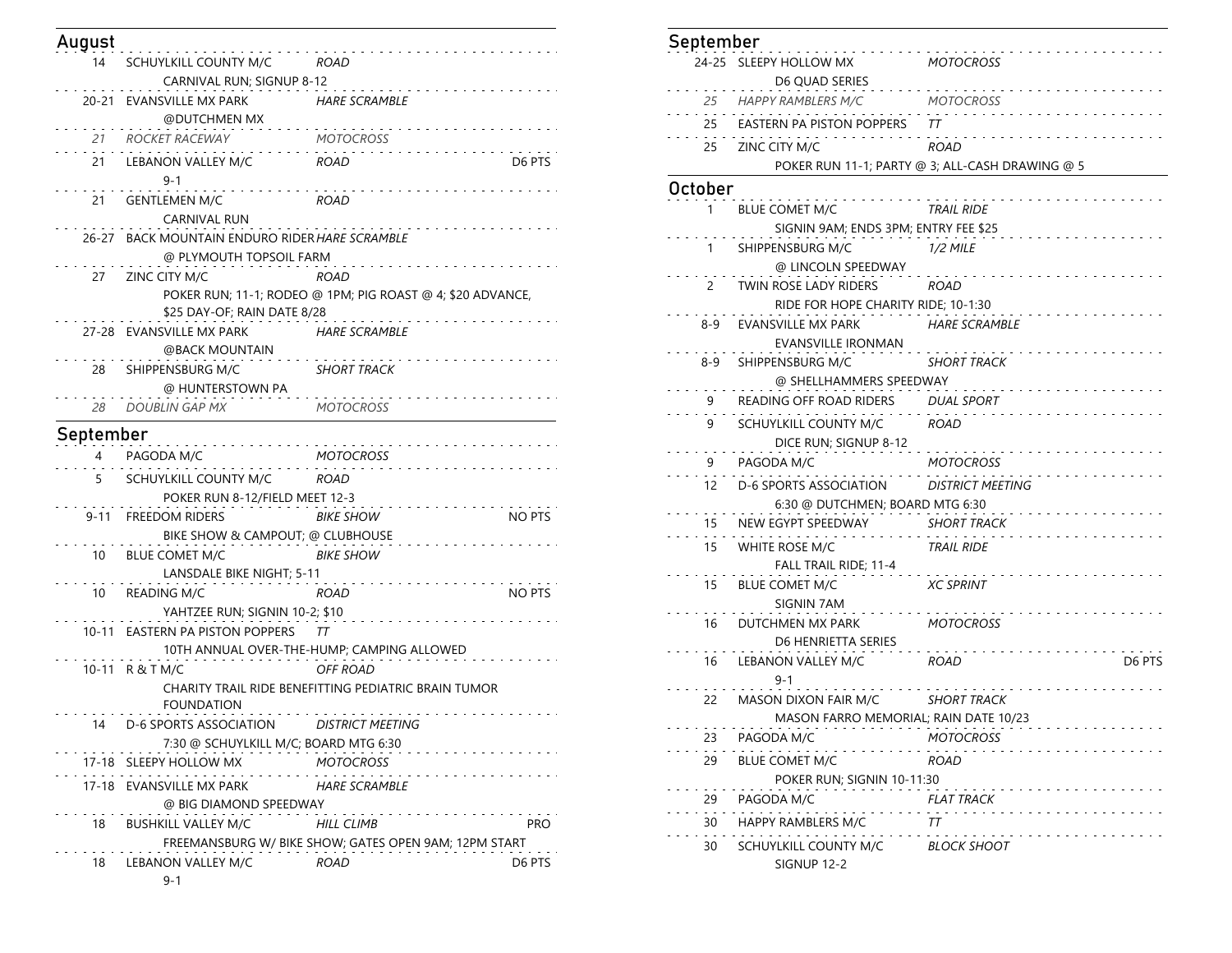| November |                                          |                                         |                     |
|----------|------------------------------------------|-----------------------------------------|---------------------|
| 6        | D-6 SPORTS ASSOCIATION                   | <b>DISTRICT MEETING</b>                 | <b>PRE SANCTION</b> |
|          | 9AM @ WHITE ROSE; BREAKFAST 8AM-         |                                         |                     |
| 13       | LEBANON VALLEY M/C                       | <b>BLOCK SHOOT</b>                      |                     |
|          | @ BETHEL GROUNDS                         |                                         |                     |
| December |                                          |                                         |                     |
| 4        | D-6 SPORTS ASSOCIATION                   | <b>DISTRICT MEETING</b>                 | <b>SANCTION</b>     |
|          | 9AM @ READING M/C; BREAKFAST 8AM-        |                                         |                     |
| 10       | BALTIMORE COUNTY TRAIL RIDER SHORT TRACK |                                         |                     |
|          |                                          | @ TIMONIUM INDOOR; OPEN PRACTICE 12-2PM |                     |
| 17       | BALTIMORE COUNTY TRAIL RIDER SHORT TRACK |                                         |                     |
|          |                                          | @ TIMONIUM INDOOR: OPEN PRACTICE 12-2PM |                     |